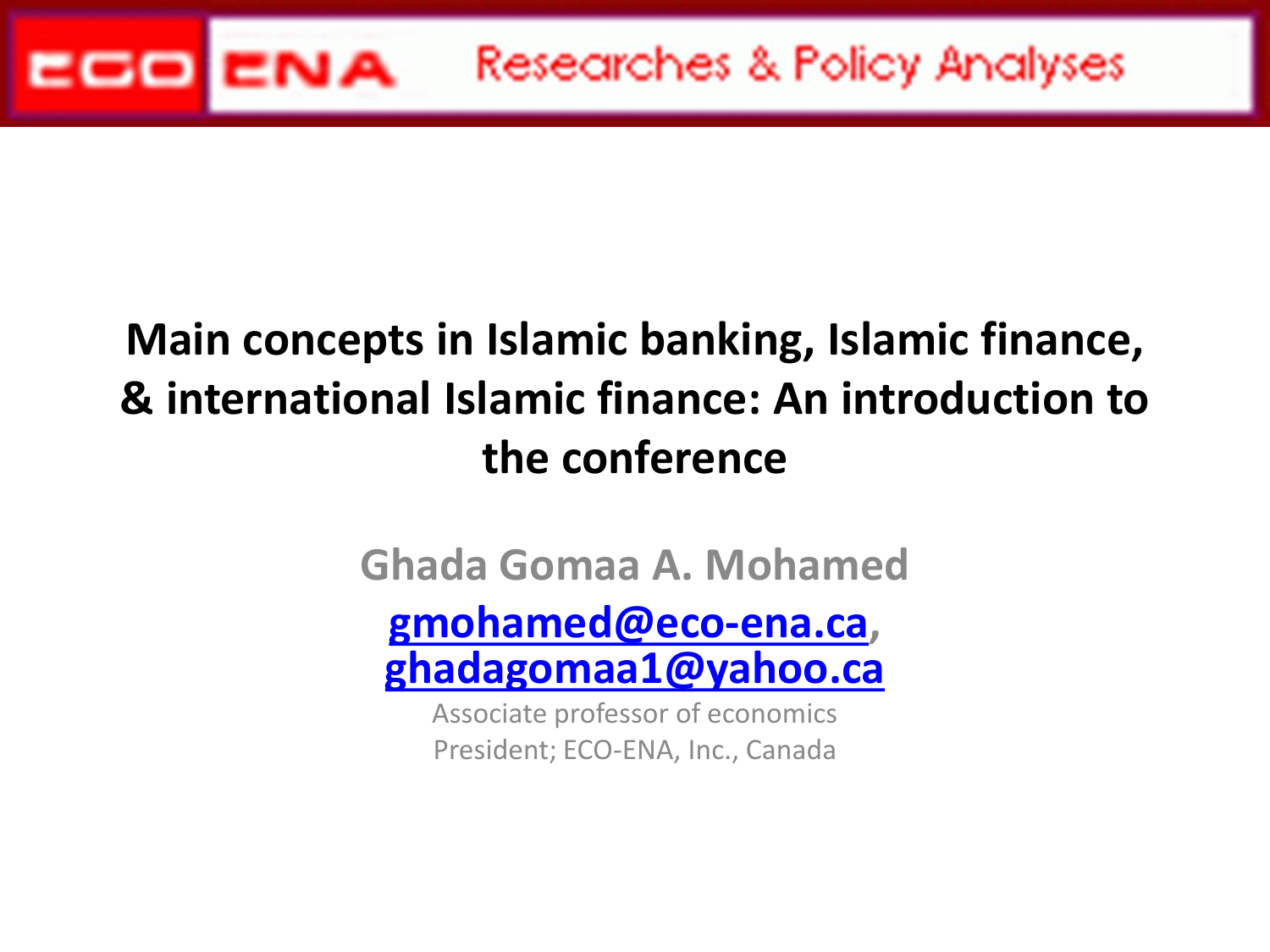

**ECO-ENA: Economics & ECO-Engineering Associate, Inc., Canada**

## **The First Annual Conference of Islamic Economics & Islamic Finance**

### **Conference venue: Toronto University: Chestnut Conference Center**

**August 30th & 31st, 2013**

<http://www.eco-ena.ca/islamic-economicsfinance.html>

[www.eco-ena.ca](http://www.eco-ena.ca/)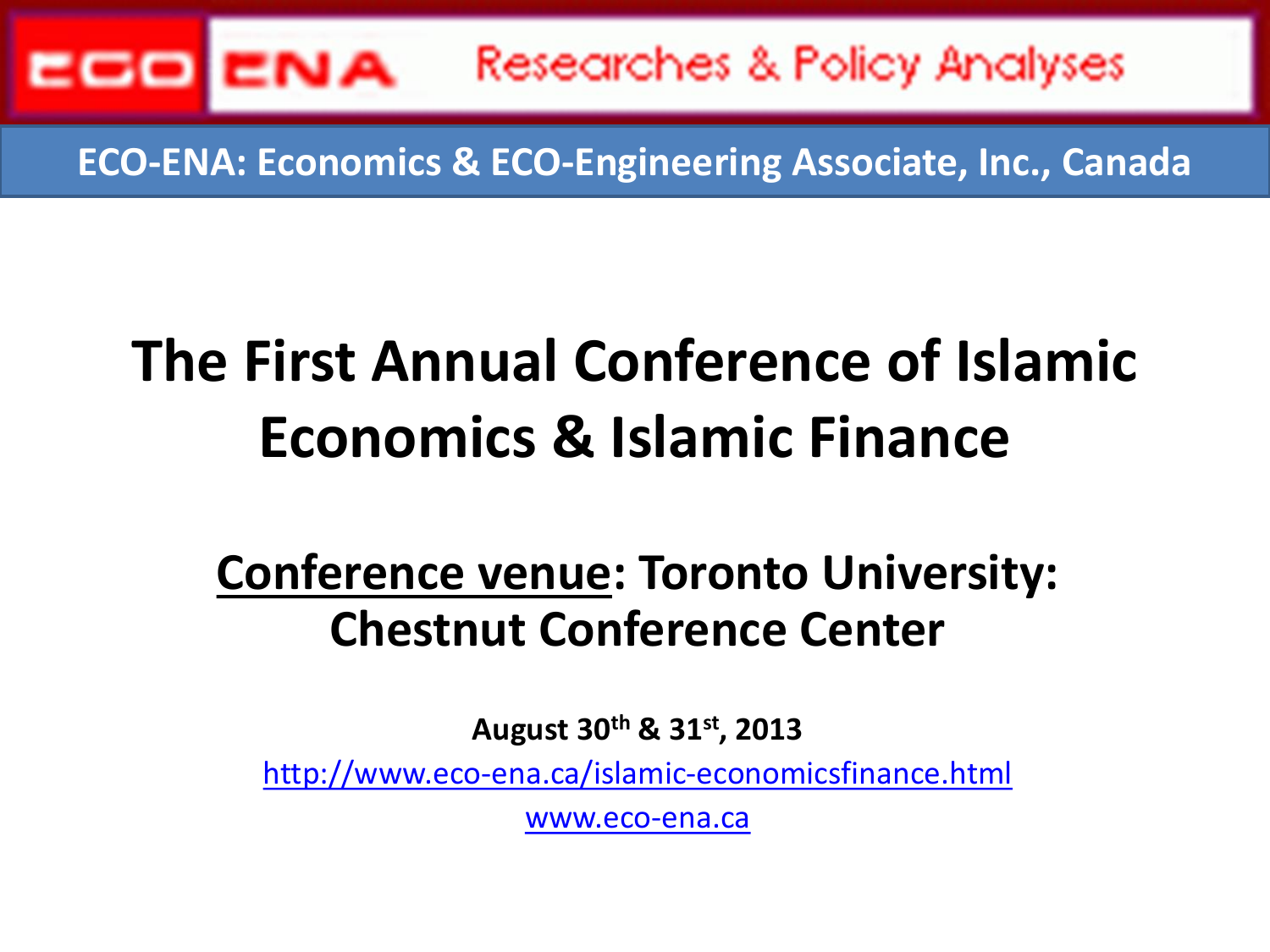# **The Definition of Islamic Finance**

- **The Islamic Finance is a system of financial activities consistent with "Islamic Banking Regulations (***IBR***)".** 
	- *Principles of Islamic Finance (PIF)*
	- *The Islamic Banking Regulations (IBR)*
	- *Financial Activities Consistent with the IBR*
	- *Shariah-Compliant Finance (SCF)??????????*

**Halal & Haram Concepts**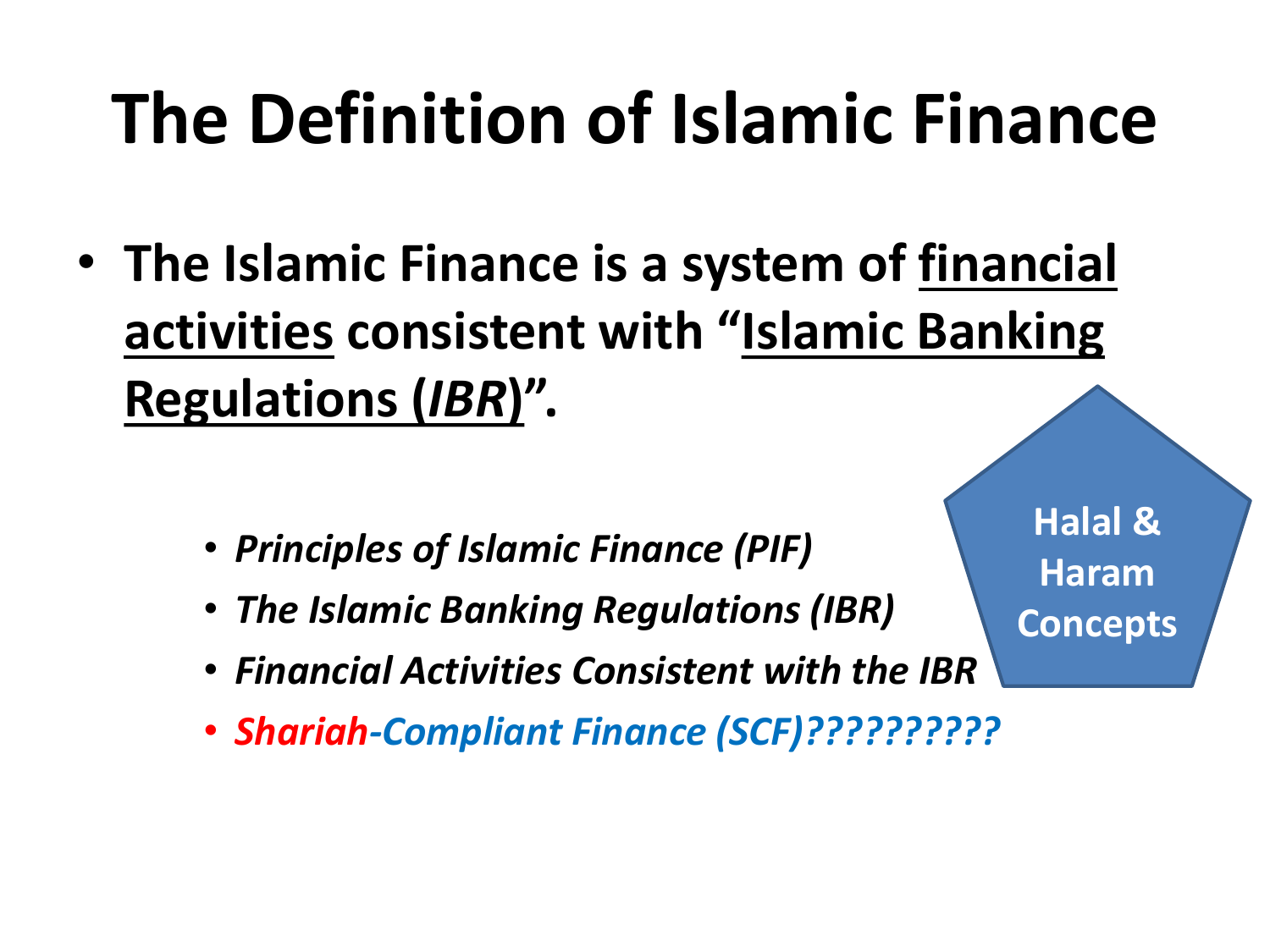# **Main principles of Islamic finance:**

Wealth must be generated from legitimate trade and asset-based investment.

Investment should also have a social and an ethical benefit to wider society beyond pure return.

 $\Box$ Risk should be shared.

All harmful activities (haram) should be avoided.

**Source**: Ken Garrett, Introduction to Islamic Finance:

<http://www.accaglobal.com/content/dam/acca/global/PDF-students/2012/introIsFinance.pdf>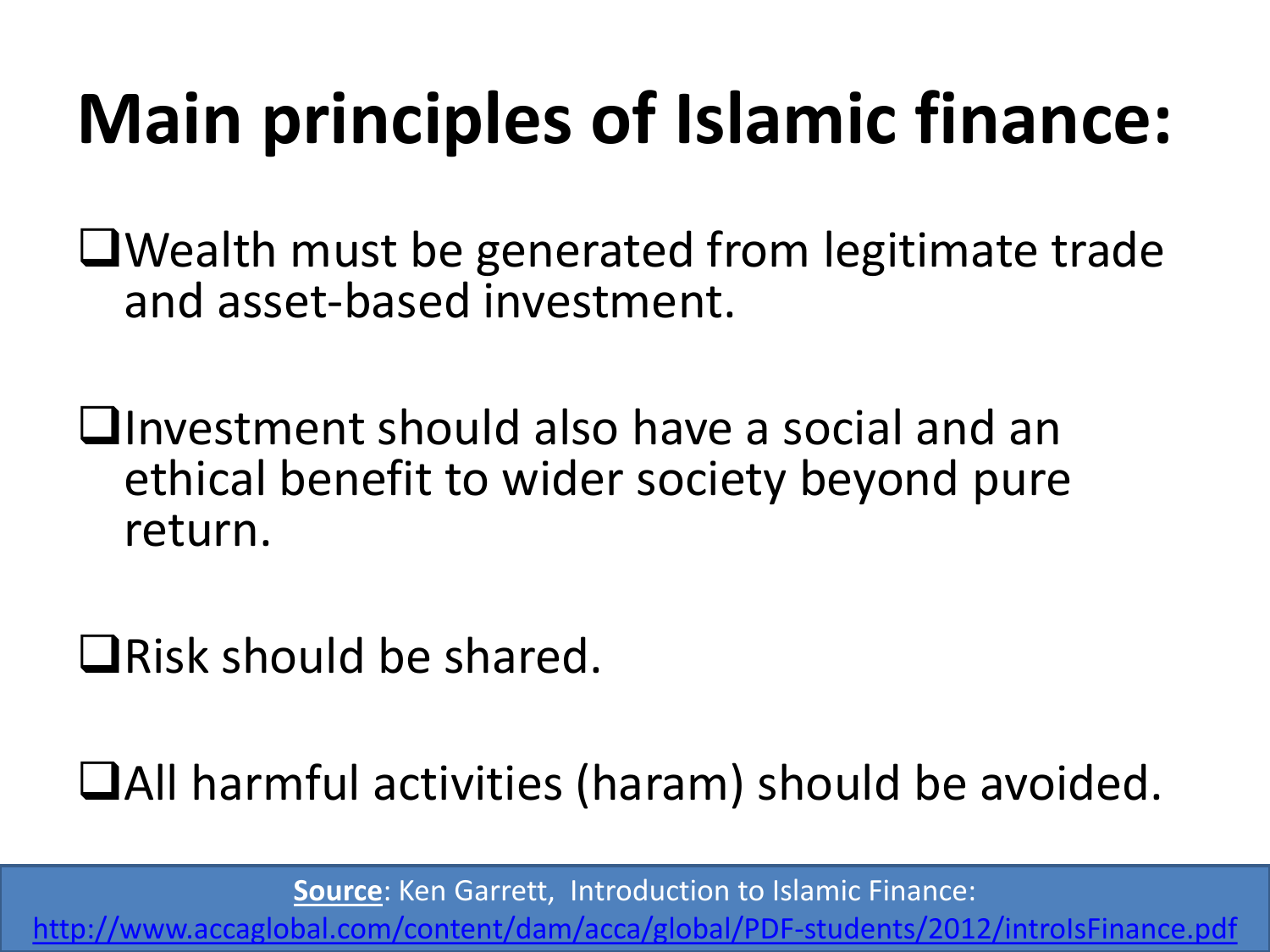## **The Islamic Banking Conditions (IBC)**

*Sharia Requirements for conventional banks*

- Complete segregation of funds.
- The existence of a sharia supervisory board.
- Management committed to Islamic Financial Concepts (IFC).
- Safeguarding investors' funds from negligence, trespass, and fraud.
- Compliance with the Standards of the Accounting and Auditing Organization for Islamic Financial Institutions. (AAOIFI).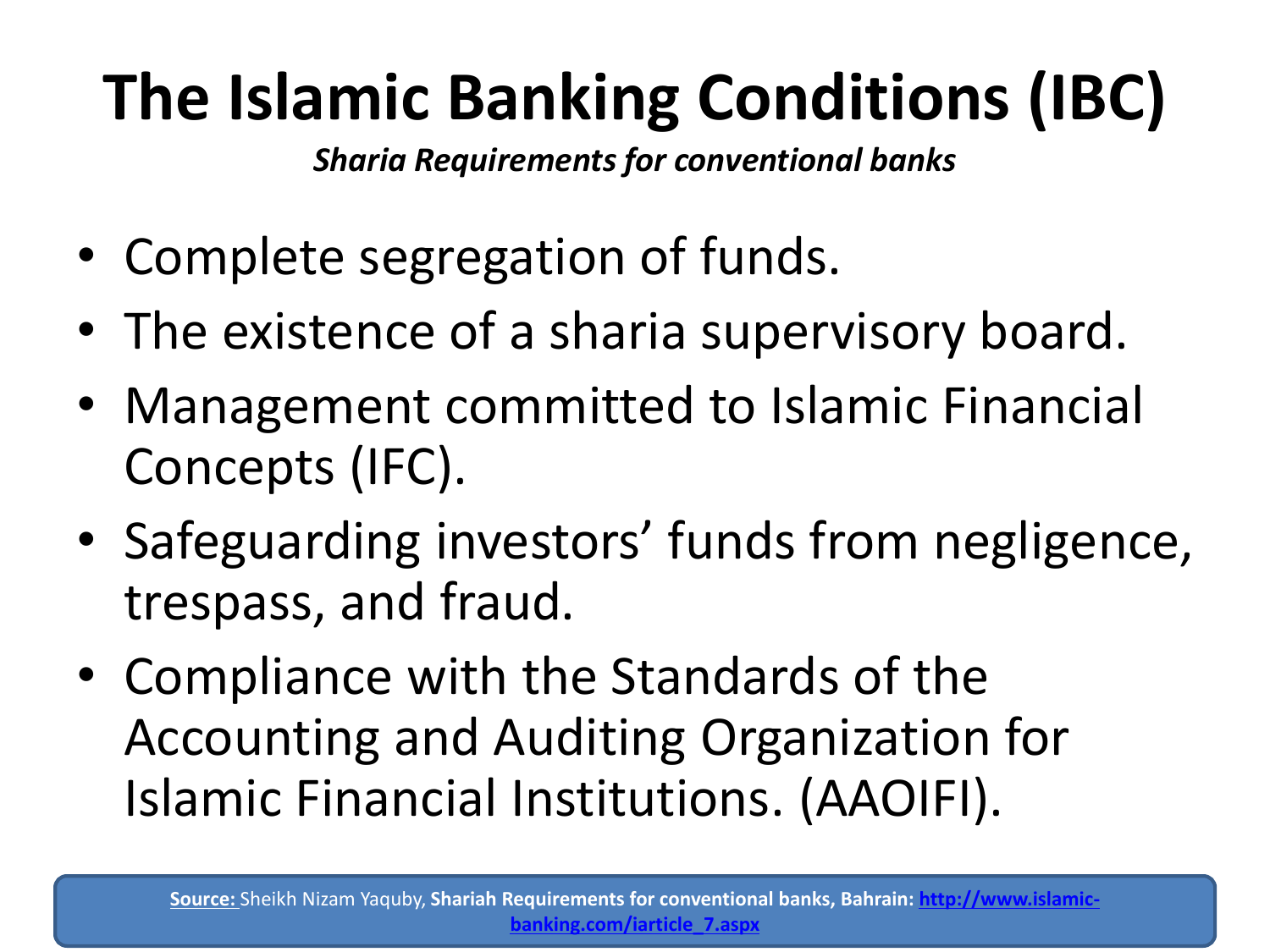

**Source:** Dr. Iraj Toutounchian & Prof. C. G. H[arcourt, The Role of Central Banks in Islamic Banking, http://www.islamic](http://www.islamic-banking.com/iarticle_1.aspx)banking.com/iarticle\_1.aspx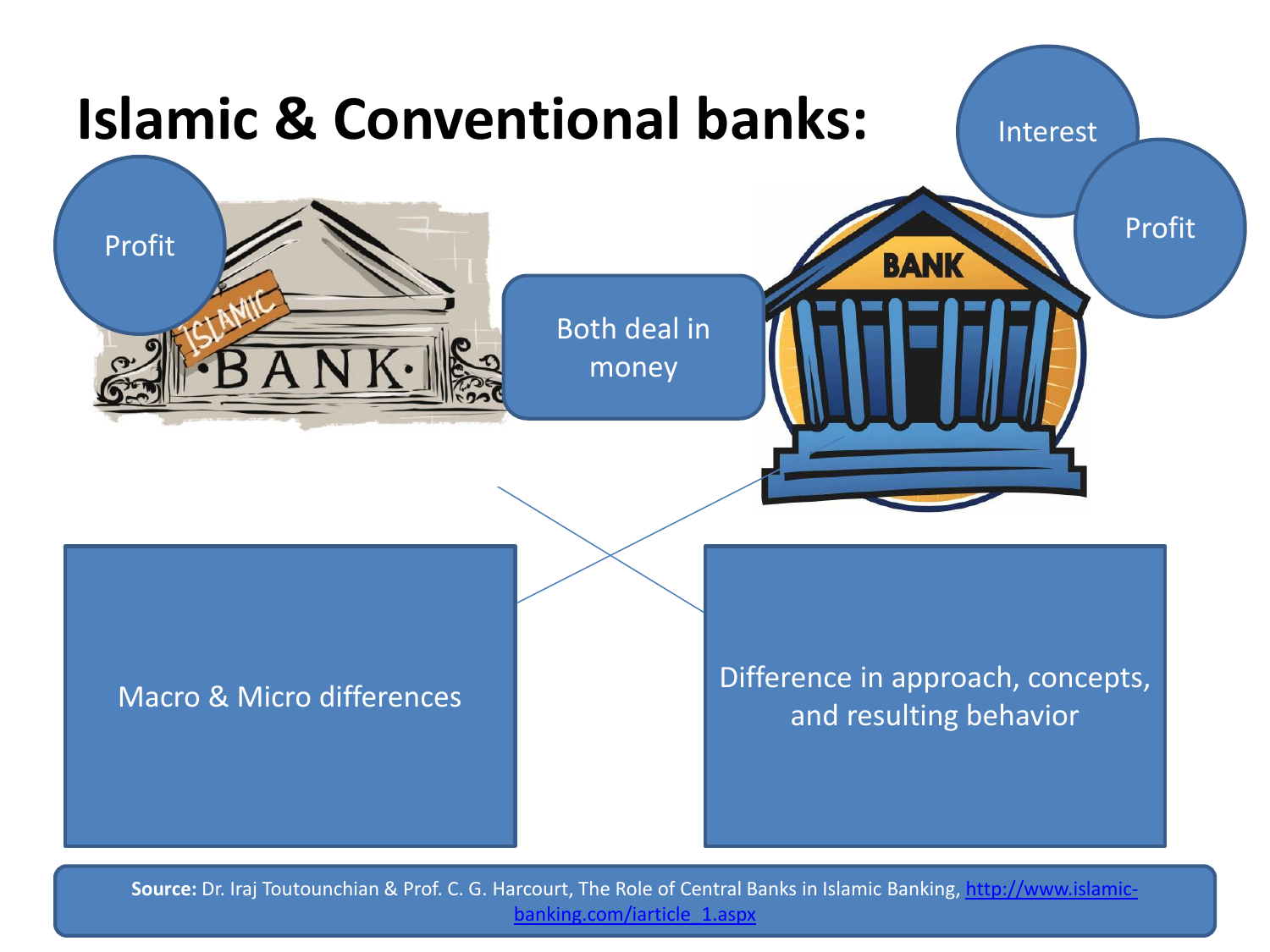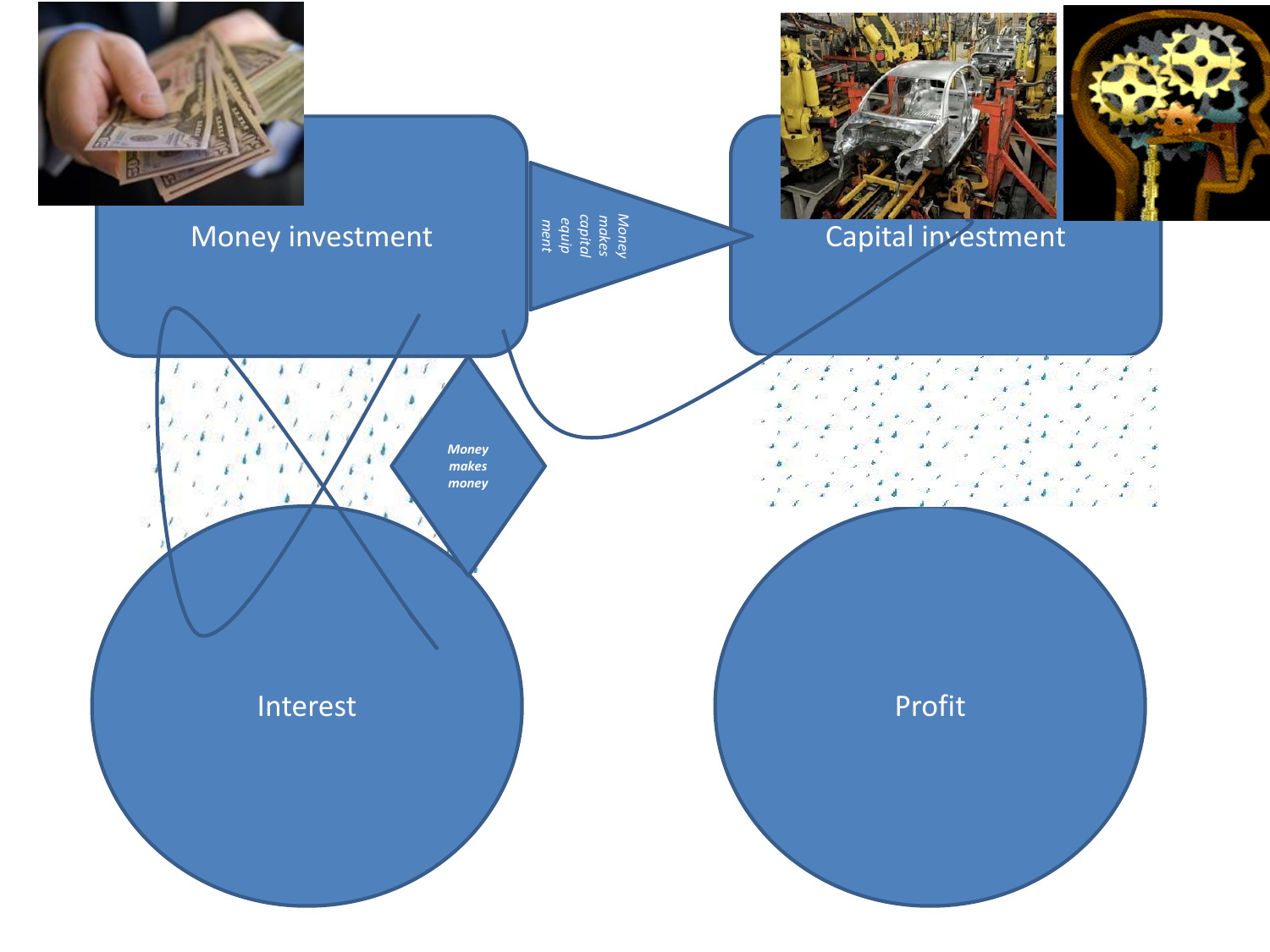## **Various modes of contract available to Islamic banks:**

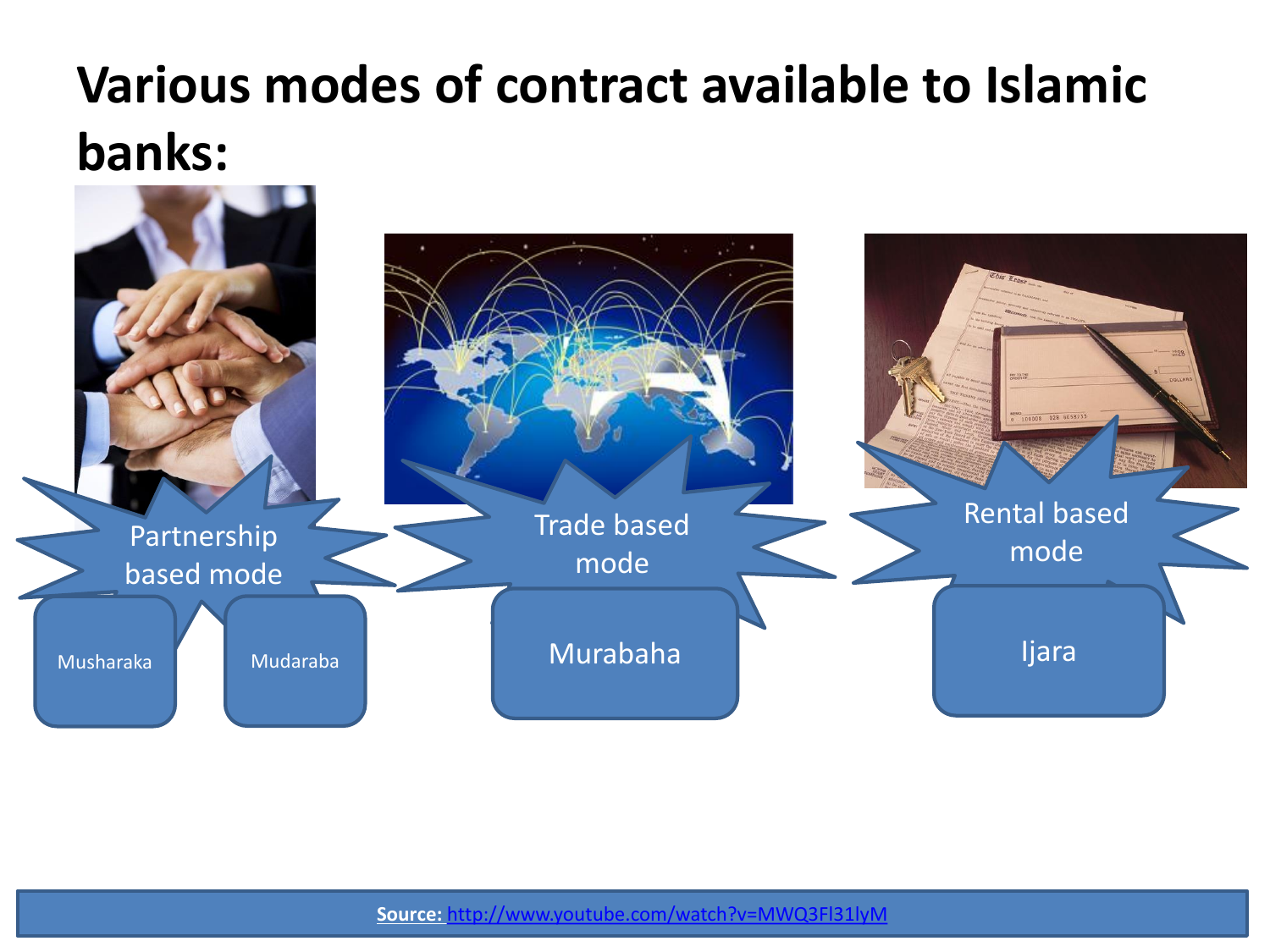## Partnership based mode: **Musharaka = (Capital : Capital) Partnership**



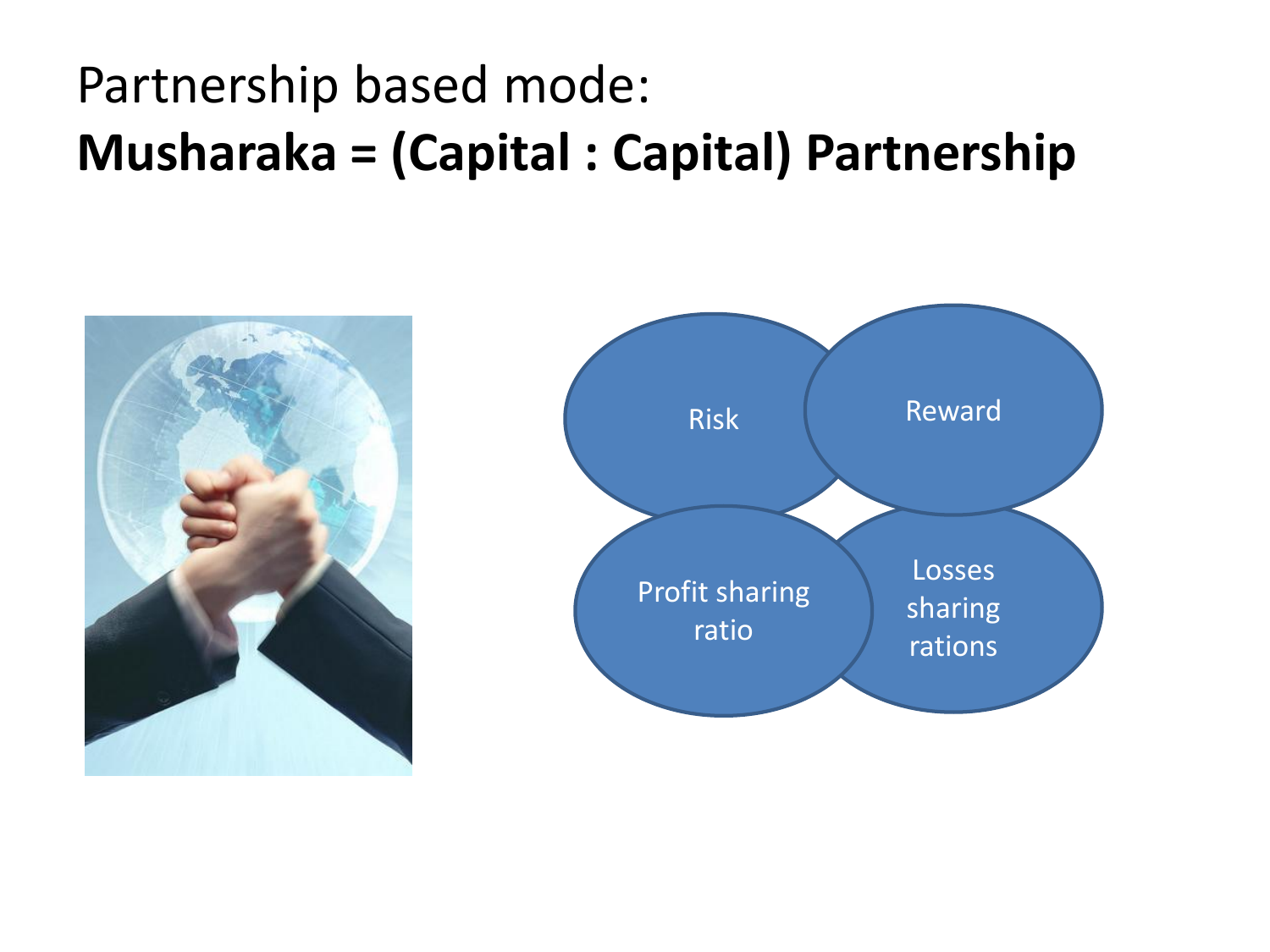### Partnership based mode: **Mudaraba = (Capital : Expertise) Partnership**



"If no profit is made, the loss is borne the loss is borne by the fund first investor and the Islamic bank takes no fees.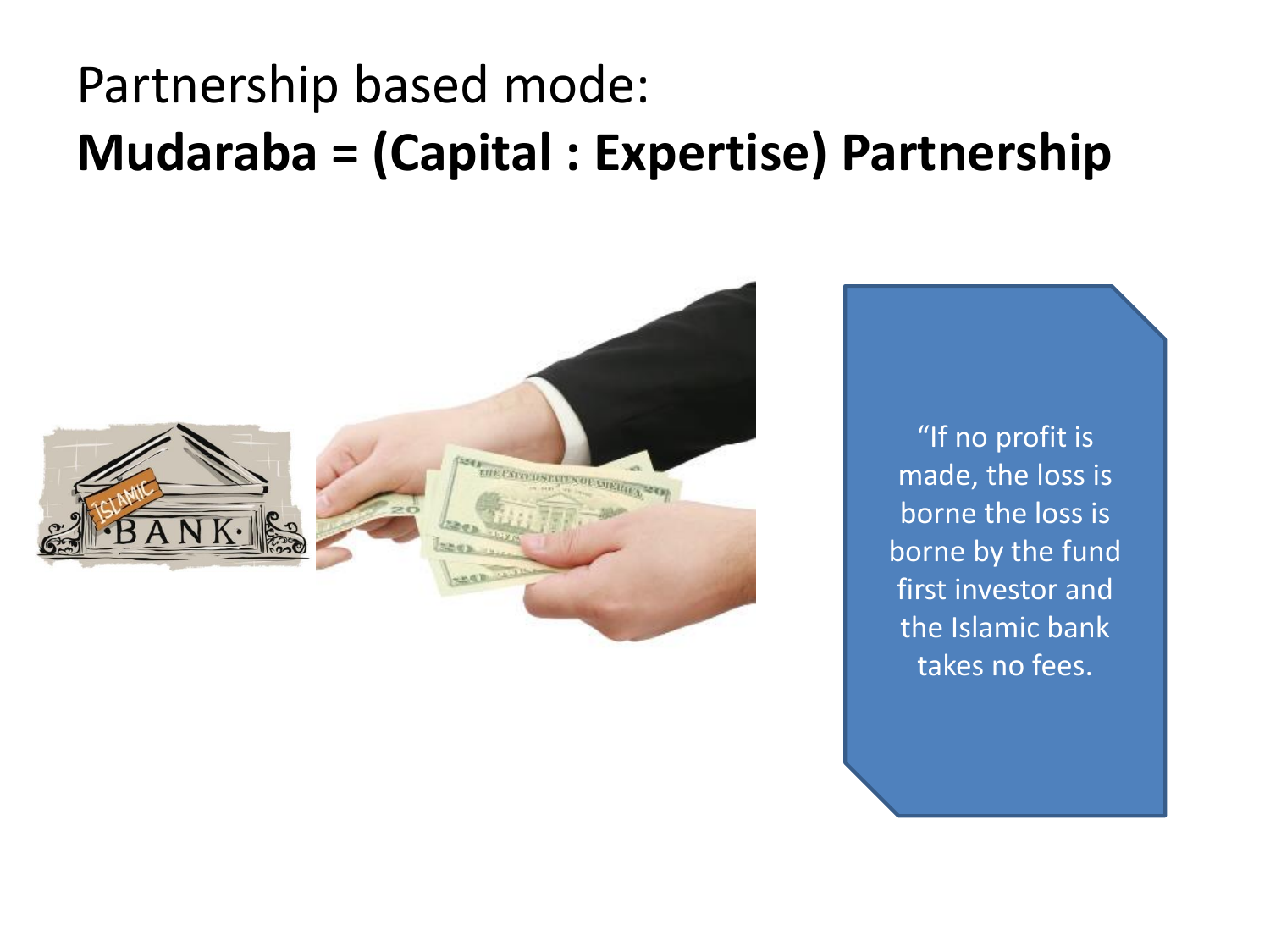### **Trade based mode: Murabaha = "I accomplish your dreams at once and pay me slowly + an agreed profit margin":**

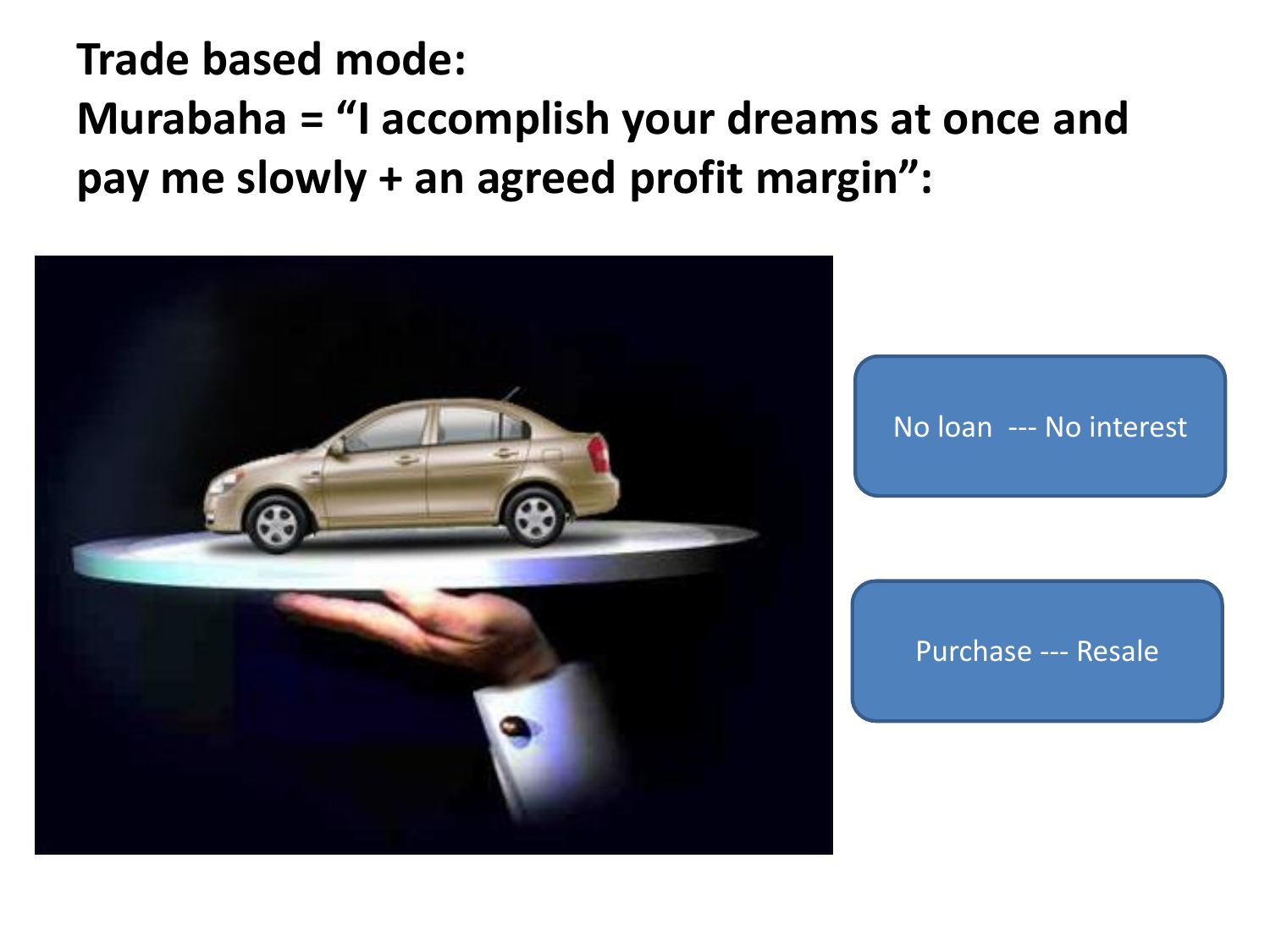## **Rental based mode: Ijarah = Leasing**





Purchasing ----Leaseing

"In 2002, HSBC was the first UK clearing bank to offer mortgages in the UK designed to comply with Shariah."

**Source**: Ken Garrett, Introduction to Islamic Finance:<http://www.accaglobal.com/content/dam/acca/global/PDF-students/2012/introIsFinance.pdf>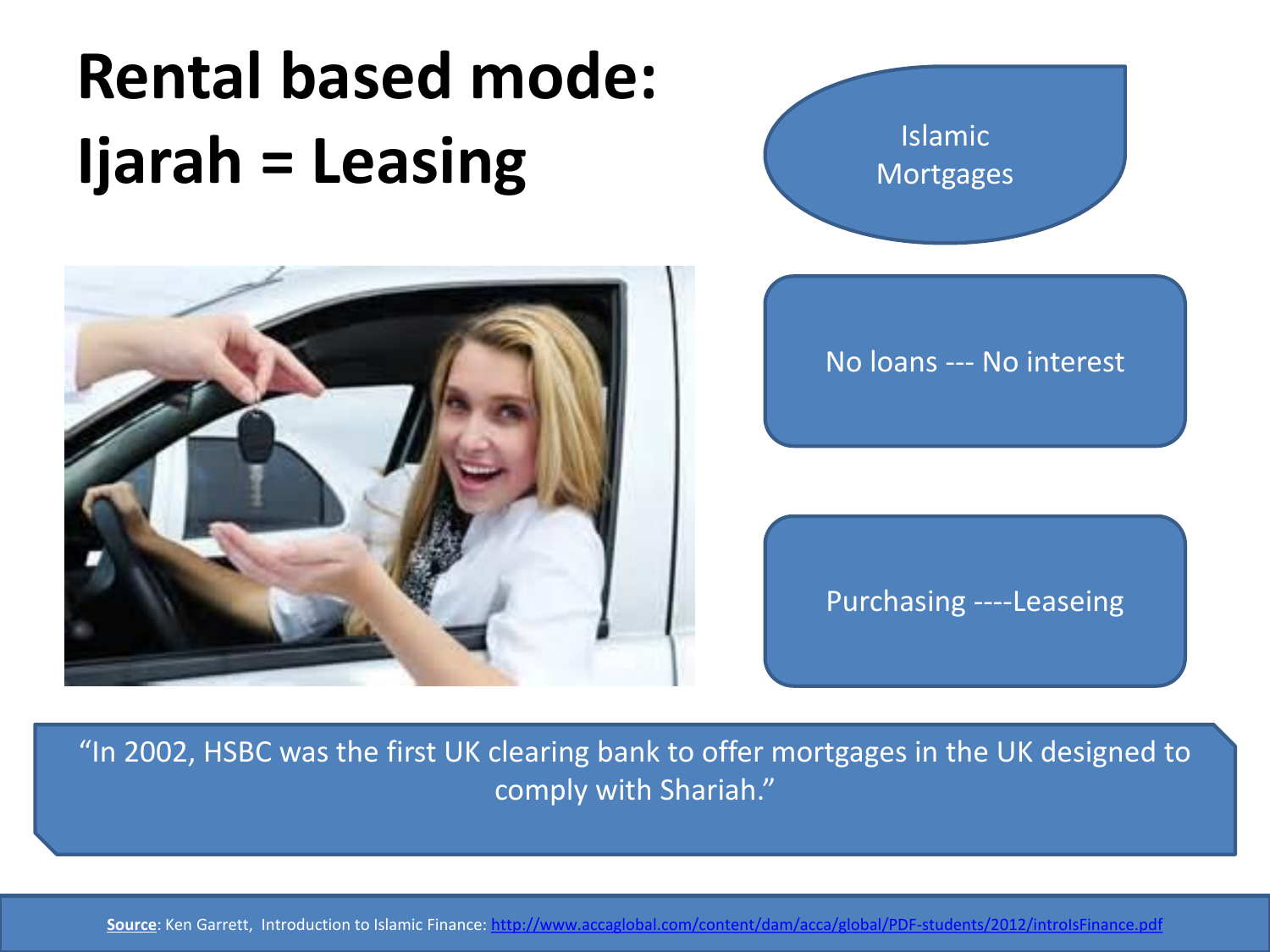#### **International Islamic Finance: "Islamic financial regulations – qualified equities":**

Investments in companies engaged in prohibited products & services is not permissible.

Investments in business interest –based generated activities is not permissible.

Investments in companies that are financed in a risky manner is not permissible.



**Source:** Philip Demont, Canada's Islamic stock index: Finding harmony between religion and investing, <http://www.cbc.ca/news/business/taxseason/story/2009/12/29/f-taxseason-shariah-investing.html>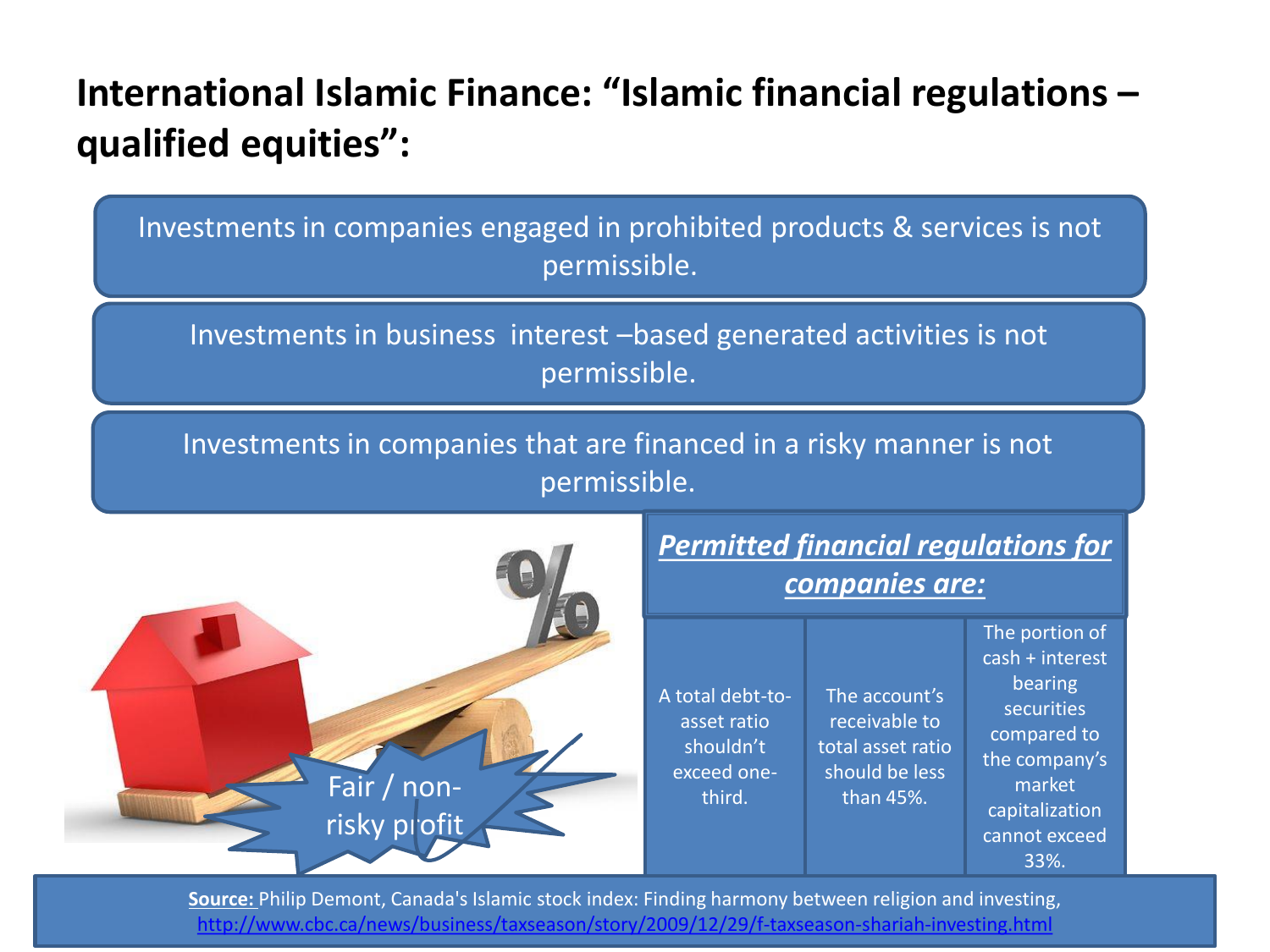#### **S&P/TSX 60 Shariah Index: Facts**

■ "In 2006, Standard & Poor's introduced the S&P Shariah indices."

- "In May 2009 the S&P/TSX 60 Shariah Index was launched."
- "The Shariah version screens the index constituents for compliance while adhering to the guidelines of the S&P/TSX 60 Index."
- $\Box$  "The S&P/TSX 60 Index is the leading tradable Canadian index designed to represent leading companies in leading industries."
- $\Box$  "The S&P/TSX 60 Index covers approximately 73% of Canada's equity market capitalization."
- $\Box$  "Its 60 stocks make it ideal for large cap coverage and a cost-efficient way to achieve Canadian equity exposure."
- "S&P/TSX 60 Shariah Index is highly correlated to S&P/ TSX 60 Index."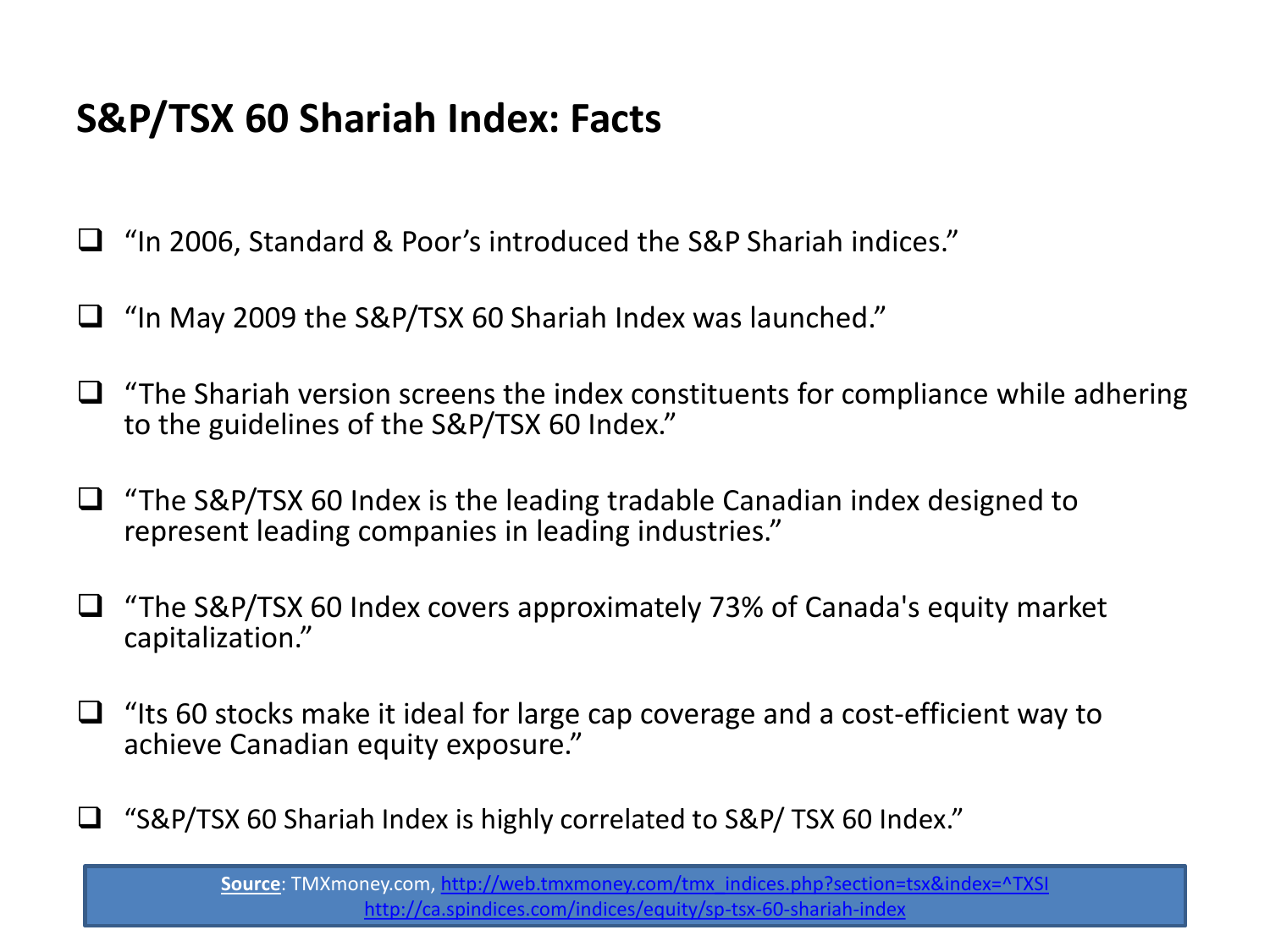# **S&P/TSX 60 Shariah Index: Facts**

| <b>Number of Constituents</b>                       | 27                 |
|-----------------------------------------------------|--------------------|
| Adjusted Market Cap (C\$ Billion)                   | 397.476            |
| % Weight Largest Constituent                        | 13.68%             |
| Top 10 Holdings<br>(Market Cap Share - C\$ Billion) | 262.28             |
| Currency                                            | <b>CDN Dollars</b> |

"Shariah Screening: Standard & Poor's has contracted with Ratings Intelligence Partners (RI) to provide the Shariah screens and filter the stocks based on these screens."

**"Ratings Intelligence Partners** is a London/Kuwait-based consulting company specializing in solutions for the global Islamic investment market. "

**Source**: TMXmoney.com, [http://web.tmxmoney.com/tmx\\_indices.php?section=tsx&index=^TXSI](http://web.tmxmoney.com/tmx_indices.php?section=tsx&index=^TXSI)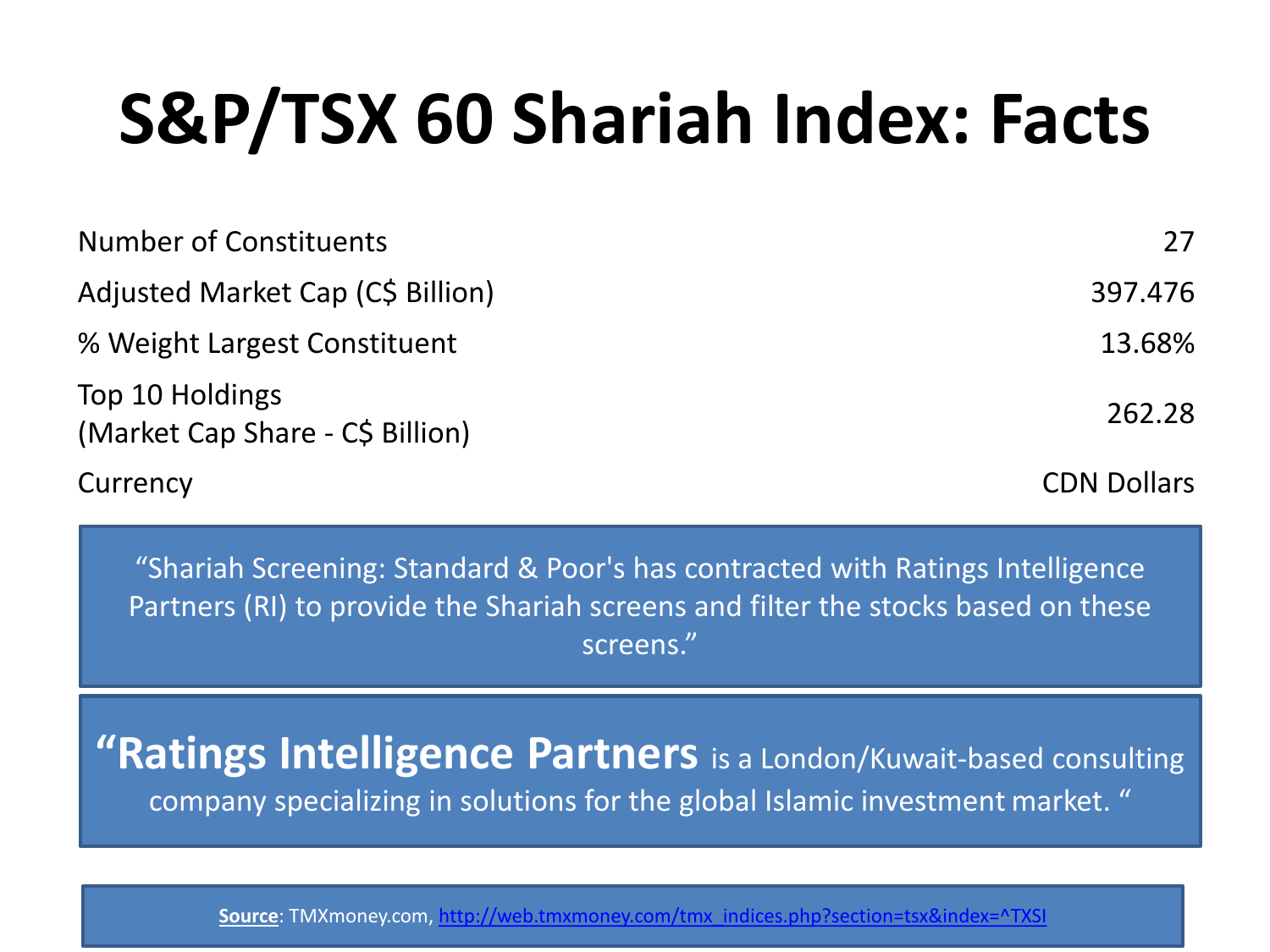## **Excluding business activities according to the RI:**

"1. Advertising and Media, with the following exceptions: Media and advertising companies generating revenues in excess of 65% of total income from the Gulf Cooperation Council (GCC) countries News Channels Newspapers Sports Channels

2. Alcohol 3. Cloning 4. Financials, except: Islamic Banks Islamic Financial Institutions Islamic Insurance **Companies** 

5. Gambling 6. Pork 7. Pornography 8. Tobacco 9. Trading of gold and silver as cash on deferred basis ."

**"During the selection process, each company's audited annual report is reviewed to ensure that the company is not involved in any non-Shariah compliant activities. Those that are found to be non-compliant are removed. The above industries are not considered Islamic and would not be appropriate for investment for observant Muslims. "**

**Source**: TMXmoney.com, [http://web.tmxmoney.com/tmx\\_indices.php?section=tsx&index=^TXSI](http://web.tmxmoney.com/tmx_indices.php?section=tsx&index=^TXSI)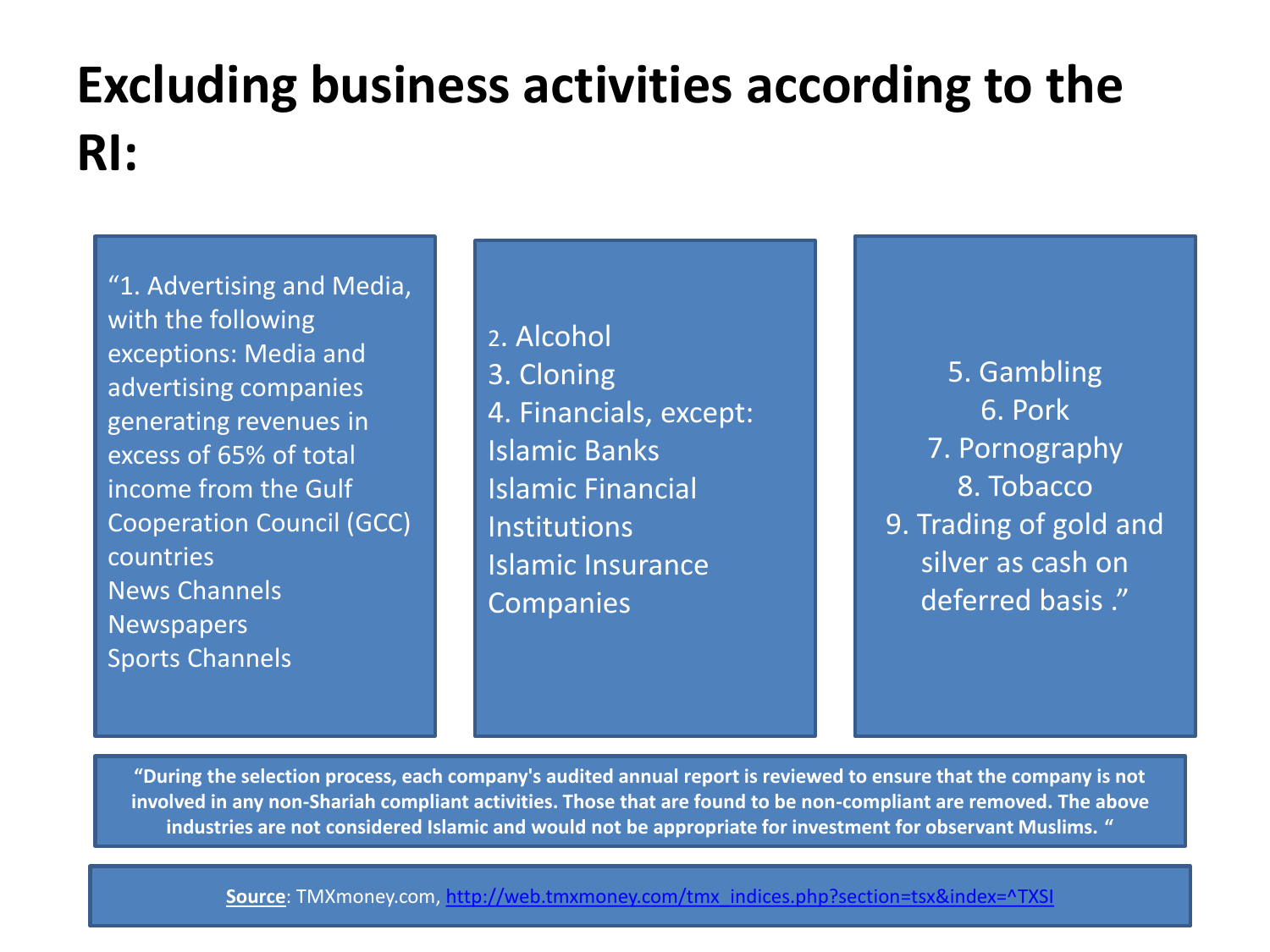#### **Sector & Top 10 - S&P/TSX 60 Shariah Index**



**Source**: TMXmoney.com, [http://web.tmxmoney.com/tmx\\_indices.php?section=tsx&index=^TXSI](http://web.tmxmoney.com/tmx_indices.php?section=tsx&index=^TXSI)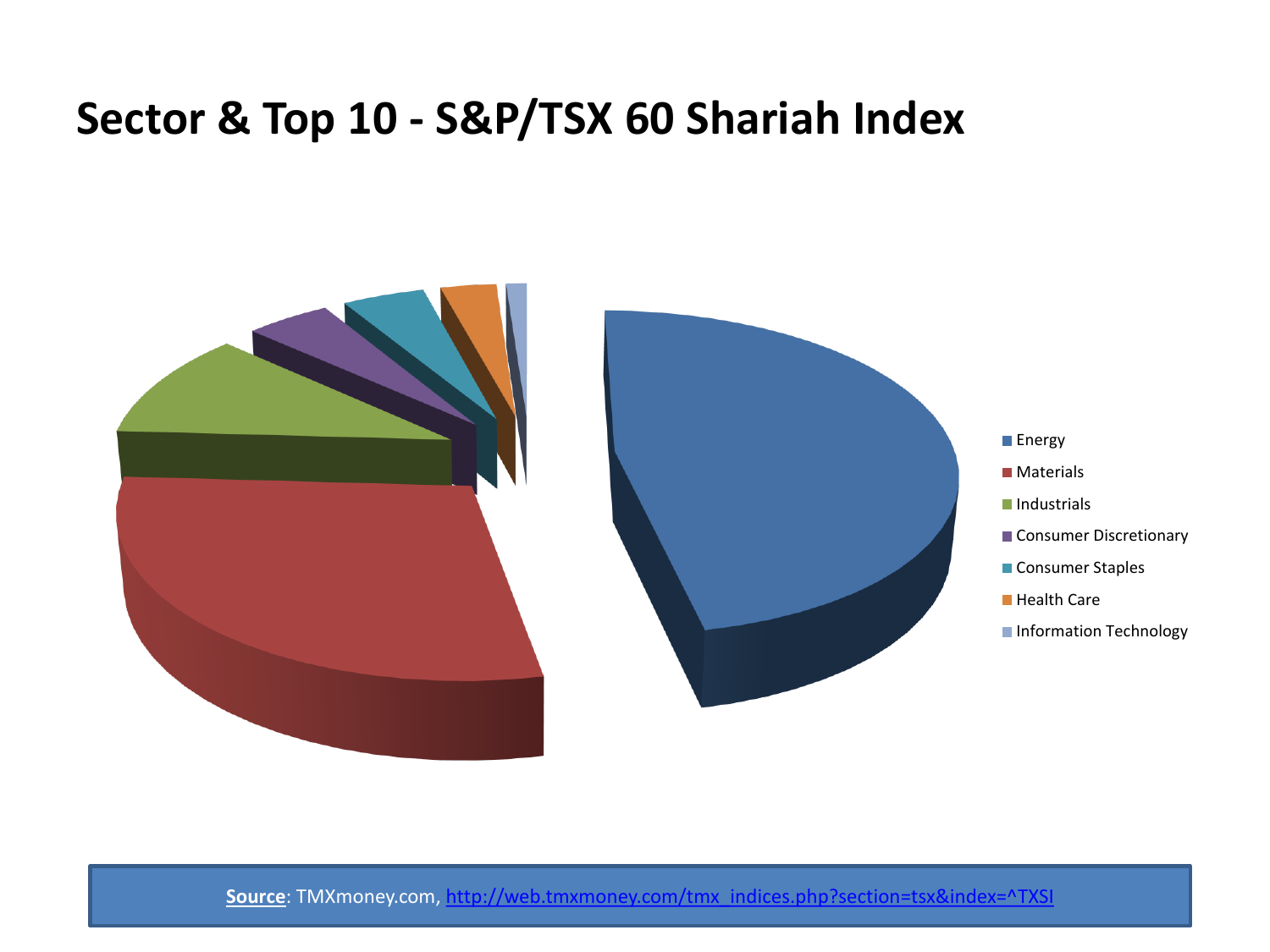### **Main concepts in Islamic Finance:**



**Source**: Ken Garrett, Introduction to Islamic Finance:<http://www.accaglobal.com/content/dam/acca/global/PDF-students/2012/introIsFinance.pdf>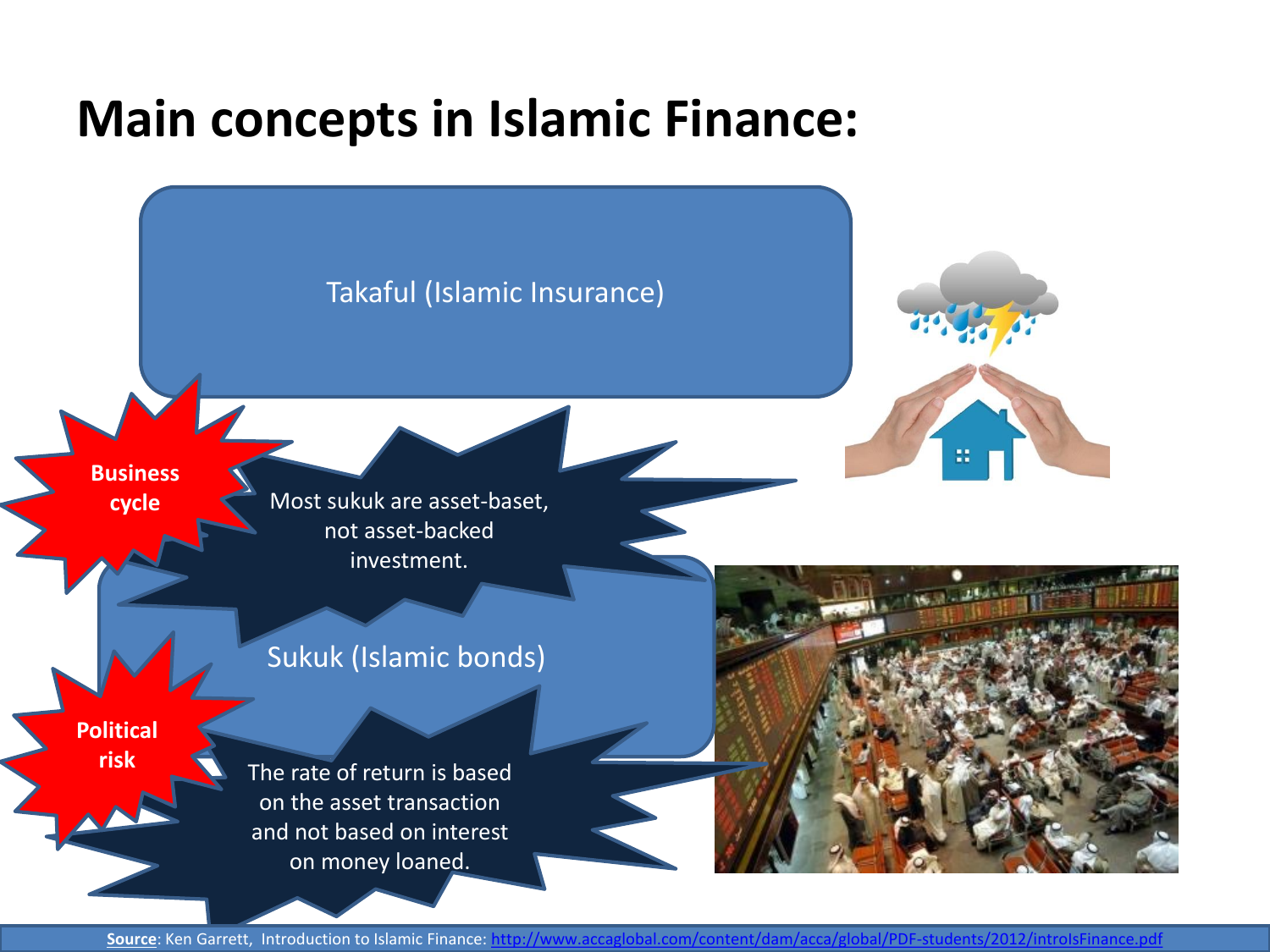# **Why religious finance???**

- Religion or ethical standards?
- Are we the first???
- What about others' ethical standards?
- Is it a complement or a substitute?
- Why in the west?
- Why here???????
- What about conventional banks?
- Is it real or all is about psychological issues?
- Can human being satisfaction make money?
- And many other questions?????????????????????????